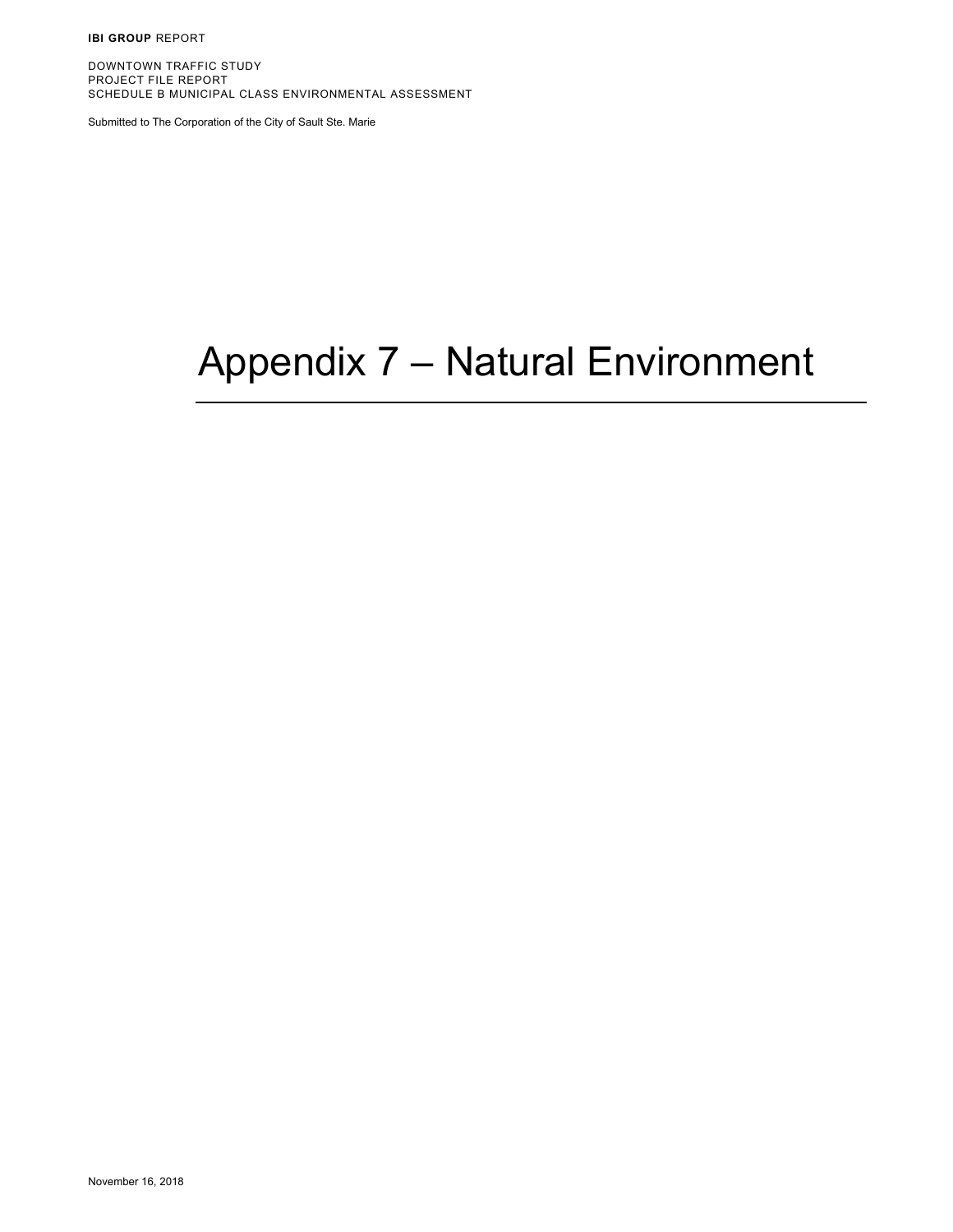## **Atlas summary: Species list for square 16GS05**

**Atlas of the Breeding Birds of Ontario**

| Region<br><b>Square</b> | <b>Species</b>                   | Max BE    | Categ       | #Sq Atlasser Name |    | #PC %PC Abun |                 | #Sq |
|-------------------------|----------------------------------|-----------|-------------|-------------------|----|--------------|-----------------|-----|
| 35 16GS05               | Canada Goose                     | <b>FY</b> | <b>CONF</b> | 1 Ken McIlwrick   | 2  |              | 7.14 0.4643     | 1   |
| 35 16GS05               | Wood Duck                        | Ρ         | <b>PROB</b> | 1 Ken McIlwrick   |    |              |                 |     |
| 35 16GS05               | Gadwall                          | н         | <b>POSS</b> | 1 Klaas Oswald    |    |              |                 |     |
| 35 16GS05               | American Black Duck              | FY        | <b>CONF</b> | 1 Ken McIlwrick   |    |              |                 |     |
| 35 16GS05               | Mallard                          | <b>NE</b> | <b>CONF</b> |                   | 2  | 7.14         | 0.5             | 1   |
| 35 16GS05               | <b>Blue-winged Teal</b>          | FY        | <b>CONF</b> | 1 Klaas Oswald    |    |              |                 |     |
|                         | 35 16GS05 Ring-necked Duck       | Ρ         | <b>PROB</b> | 1                 |    |              |                 |     |
| 35 16GS05               | Common Goldeneye                 | Ρ         | <b>PROB</b> | 1                 |    |              |                 |     |
| 35 16GS05               | Hooded Merganser                 | P         | <b>PROB</b> |                   |    |              |                 |     |
| 35 16GS05               | Common Merganser                 | FY        | <b>CONF</b> | 1 Ken McIlwrick   |    |              |                 |     |
| 35 16GS05               |                                  | Ρ         | <b>PROB</b> | 1                 |    |              |                 |     |
|                         | Red-breasted Merganser           | S         |             | 1 Ken McIlwrick   |    |              |                 |     |
| 35 16GS05               | Ring-necked Pheasant             |           | <b>POSS</b> |                   |    |              |                 |     |
| 35 16GS05               | <b>Ruffed Grouse</b>             | FY        | <b>CONF</b> | 1 Ken McIlwrick   |    |              |                 |     |
| 35 16GS05               | <b>Sharp-tailed Grouse</b>       | AE        | <b>CONF</b> | 1                 |    |              |                 |     |
| 35 16GS05               | Common Loon                      | P         | <b>PROB</b> |                   |    |              |                 |     |
| 35 16GS05               | Pied-billed Grebe                | FY        | <b>CONF</b> | 1 Klaas Oswald    |    |              |                 |     |
| 35 16GS05               | Double-crested Cormorant         | н         | <b>POSS</b> | 1 Ken McIlwrick   | 2  |              | 7.14 0.5714     | 1   |
| 35 16GS05               | American Bittern                 | Т         | <b>PROB</b> | 1 Ken McIlwrick   | 1  | 3.57         | 0.0357          | 1   |
| 35 16GS05               | Great Blue Heron                 | н         | <b>POSS</b> | 1 Ken McIlwrick   | 1  | 3.57         | 0.0357          | 1   |
| 35 16GS05               | <b>Black-crowned Night-Heron</b> | Н         | <b>POSS</b> | 1 Ken McIlwrick   |    |              |                 |     |
| 35 16GS05               | <b>Turkey Vulture</b>            | Н         | <b>POSS</b> | 1 Ken McIlwrick   |    |              |                 |     |
| 35 16GS05               | Osprey                           | P         | <b>PROB</b> | 1                 |    |              |                 |     |
| 35 16GS05               | <b>Bald Eagle</b>                | Η         | <b>POSS</b> | 1 Ken McIlwrick   |    |              |                 |     |
| 35 16GS05               | Northern Harrier                 | Ρ         | <b>PROB</b> | 1                 |    |              |                 |     |
| 35 16GS05               | Sharp-shinned Hawk               | Η         | <b>POSS</b> | 1 Ken McIlwrick   |    |              |                 |     |
| 35 16GS05               | Northern Goshawk                 | Н         | <b>POSS</b> | 1                 |    |              |                 |     |
| 35 16GS05               | Broad-winged Hawk                | P         | <b>PROB</b> |                   |    |              |                 |     |
| 35 16GS05               | <b>Red-tailed Hawk</b>           | Т         | <b>PROB</b> | 1 Ken McIlwrick   |    |              |                 |     |
| 35 16GS05               | <b>American Kestrel</b>          | P         | <b>PROB</b> | 1 Ken McIlwrick   |    |              |                 |     |
|                         |                                  |           |             |                   |    |              |                 |     |
| 35 16GS05               | Merlin                           | <b>NY</b> | <b>CONF</b> | 1 Ken McIlwrick   |    |              |                 |     |
| 35 16GS05               | Peregrine Falcon                 | V         | <b>PROB</b> | 1                 |    |              |                 |     |
| 35 16GS05               | Virginia Rail                    | FY        | <b>CONF</b> | 1 Klaas Oswald    |    |              |                 |     |
| 35 16GS05               | Sora                             | Α         | <b>PROB</b> | 1 John Ralston    |    |              |                 |     |
| 35 16GS05               | Sandhill Crane                   | P         | <b>PROB</b> | 1 John Ralston    |    |              |                 |     |
| 35 16GS05               | Killdeer                         | <b>NE</b> | <b>CONF</b> | 1 Ken McIlwrick   |    |              |                 |     |
| 35 16GS05               | Rock Pigeon                      | <b>NY</b> | <b>CONF</b> | 1 Ken McIlwrick   |    |              | 11 39.29 0.8571 | 1   |
| 35 16GS05               | Spotted Sandpiper                | FY        | <b>CONF</b> |                   |    |              |                 |     |
| 35 16GS05               | Solitary Sandpiper               | Τ         | <b>PROB</b> | 1 Ken McIlwrick   |    |              |                 |     |
| 35 16GS05               | <b>Upland Sandpiper</b>          | Α         | <b>PROB</b> | 1 Klaas Oswald    |    |              |                 |     |
|                         | 35 16GS05 Common Snipe           | D         | <b>PROB</b> | 1 Ken McIlwrick   |    |              |                 |     |
| 35 16GS05               | American Woodcock                | FY        | <b>CONF</b> | 1 Ken McIlwrick   |    |              |                 |     |
| 35 16GS05               | Ring-billed Gull                 | FY        | <b>CONF</b> | 1                 | 2  |              | 7.14 0.1071     | 1   |
| 35 16GS05               | <b>Herring Gull</b>              | AE        | <b>CONF</b> | 1 Ken McIlwrick   | 21 | 75           | 3.1071          | 1   |
| 35 16GS05               | Common Tern                      | <b>NY</b> | <b>CONF</b> | 1 Ken McIlwrick   | 1  | 3.57         | 0.0357          | 1   |
| 35 16GS05               | <b>Mourning Dove</b>             | <b>NE</b> | CONF        | 1 Ken McIlwrick   | 3  | 10.71        | 0.1071          | 1   |
| 35 16GS05               | <b>Black-billed Cuckoo</b>       | S         | <b>POSS</b> | 1 Ken McIlwrick   |    |              |                 |     |
| 35 16GS05               | <b>Barred Owl</b>                | Т         | <b>PROB</b> | 1 Ken McIlwrick   |    |              |                 |     |
| 35 16GS05               | Northern Saw-whet Owl            | Т         | <b>PROB</b> | 1 Ken McIlwrick   |    |              |                 |     |
| 35 16GS05               | Common Nighthawk                 | D         | <b>PROB</b> | 1 Ken McIlwrick   |    |              |                 |     |
| 35 16GS05               | <b>Chimney Swift</b>             | D         | <b>PROB</b> | 1 Ken McIlwrick   |    |              |                 |     |
|                         |                                  | FY        |             | 1 Ken McIlwrick   |    |              |                 |     |
| 35 16GS05               | Ruby-throated Hummingbird        |           | <b>CONF</b> |                   |    |              |                 |     |
| 35 16GS05               | <b>Belted Kingfisher</b>         | P         | <b>PROB</b> | 1                 | 1  |              | 3.57 0.0357     | 1   |
| 35 16GS05               | Yellow-bellied Sapsucker         | NΥ        | <b>CONF</b> | 1 Ken McIlwrick   |    |              |                 |     |
| 35 16GS05               | Downy Woodpecker                 | AE        | <b>CONF</b> | 1 Ken McIlwrick   |    |              |                 |     |
| 35 16GS05               | Hairy Woodpecker                 | AE        | <b>CONF</b> | 1 Ken McIlwrick   |    |              |                 |     |
| 35 16GS05               | Northern Flicker                 | AE        | <b>CONF</b> | 1 2 atlassers     | 1  | 3.57         | 0.0357          | 1   |
| 35 16GS05               | Pileated Woodpecker              | <b>NY</b> | <b>CONF</b> | 1 Ken McIlwrick   | 1  | 3.57         | 0.0357          | 1   |
|                         | 35 16GS05 Eastern Wood-Pewee     | T.        | <b>PROB</b> | 1 Ken McIlwrick   |    |              |                 |     |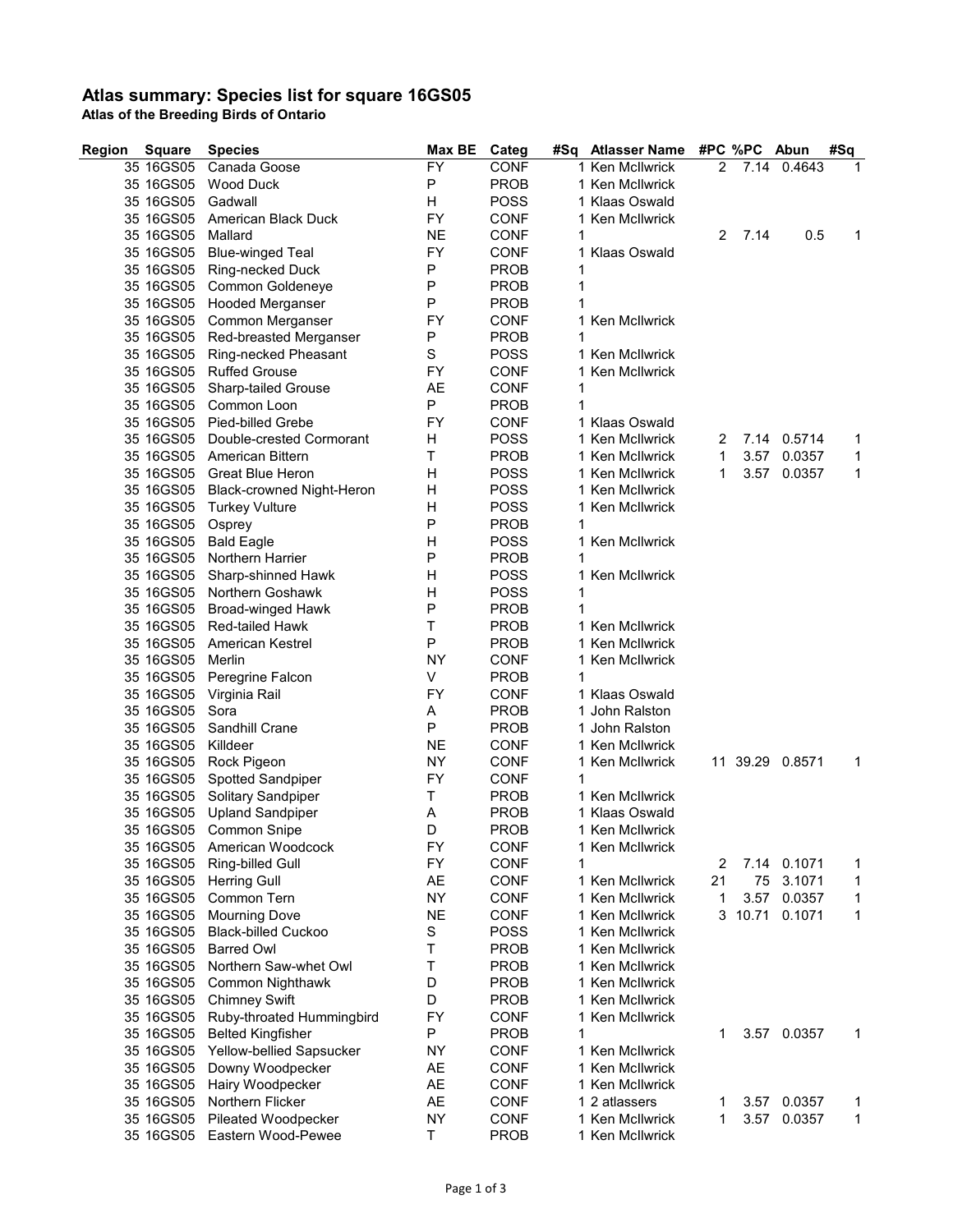| Region | <b>Square</b> | <b>Species</b>                      | Max BE      | Categ       | #Sq | <b>Atlasser Name</b> | #PC %PC |          | Abun           | #Sq          |
|--------|---------------|-------------------------------------|-------------|-------------|-----|----------------------|---------|----------|----------------|--------------|
|        | 35 16GS05     | Alder Flycatcher                    | Τ           | <b>PROB</b> |     | 1 Ken McIlwrick      |         |          |                |              |
|        | 35 16GS05     | Least Flycatcher                    | Τ           | <b>PROB</b> |     | 1 Ken McIlwrick      |         |          |                |              |
|        | 35 16GS05     | Eastern Phoebe                      | <b>NY</b>   | <b>CONF</b> | 1   |                      |         |          |                |              |
|        | 35 16GS05     | <b>Great Crested Flycatcher</b>     | Τ           | <b>PROB</b> |     | 1 Ken McIlwrick      | 1       | 3.57     | 0.0357         | 1            |
|        | 35 16GS05     | Eastern Kingbird                    | <b>NY</b>   | <b>CONF</b> | 1   |                      |         |          |                |              |
|        | 35 16GS05     | <b>Blue-headed Vireo</b>            | Т           | <b>PROB</b> |     | 1 Ken McIlwrick      |         |          |                |              |
|        | 35 16GS05     | <b>Warbling Vireo</b>               | T           | <b>PROB</b> | 1   |                      |         |          |                |              |
|        | 35 16GS05     | Philadelphia Vireo                  | $\mathbf S$ | <b>POSS</b> | 1   |                      |         |          |                |              |
|        | 35 16GS05     | Red-eyed Vireo                      | CF          | <b>CONF</b> |     | 1 Klaas Oswald       |         | 11 39.29 | 0.5357         | 1            |
|        | 35 16GS05     | Blue Jay                            | FY          | <b>CONF</b> |     | 1 Ken McIlwrick      | 1       | 3.57     | 0.0357         | 1            |
|        | 35 16GS05     | American Crow                       | FY          | <b>CONF</b> |     | 1 Ken McIlwrick      |         | 22 78.57 | 2.1429         | 1            |
|        | 35 16GS05     | Common Raven                        | FY          | <b>CONF</b> | 1   |                      | 1       | 3.57     | 0.0357         |              |
|        |               |                                     |             |             | 1   |                      | 2       |          |                | 1            |
|        | 35 16GS05     | <b>Tree Swallow</b>                 | AE          | <b>CONF</b> |     |                      |         | 7.14     | 0.1071         | 1            |
|        | 35 16GS05     | Northern Rough-winged Swallow       | <b>AE</b>   | <b>CONF</b> |     | 1 Ken McIlwrick      |         |          |                |              |
|        | 35 16GS05     | <b>Bank Swallow</b>                 | <b>AE</b>   | <b>CONF</b> | 1   |                      |         |          |                |              |
|        | 35 16GS05     | <b>Cliff Swallow</b>                | <b>NY</b>   | <b>CONF</b> |     | 1 Ken McIlwrick      | 1       | 3.57     | 0.1429         | 1            |
|        | 35 16GS05     | <b>Barn Swallow</b>                 | <b>NY</b>   | <b>CONF</b> |     | 1 Ken McIlwrick      | 1       | 3.57     | 0.0714         | 1            |
|        | 35 16GS05     | <b>Black-capped Chickadee</b>       | <b>CF</b>   | <b>CONF</b> | 1   |                      |         | 6 21.43  | 0.3929         | 1            |
|        | 35 16GS05     | <b>Red-breasted Nuthatch</b>        | <b>NY</b>   | <b>CONF</b> |     | 1 Ken McIlwrick      |         |          |                |              |
|        | 35 16GS05     | White-breasted Nuthatch             | D           | <b>PROB</b> |     | 1 Klaas Oswald       |         |          |                |              |
|        | 35 16GS05     | <b>Brown Creeper</b>                | Т           | <b>PROB</b> | 1   |                      |         |          |                |              |
|        | 35 16GS05     | House Wren                          | $\mathbb S$ | <b>POSS</b> |     | 1 Ken McIlwrick      |         |          |                |              |
|        | 35 16GS05     | Winter Wren                         | Т           | <b>PROB</b> |     | 1 Ken McIlwrick      |         |          |                |              |
|        | 35 16GS05     | Sedge Wren                          | S           | <b>POSS</b> |     | 1 John Ralston       |         |          |                |              |
|        | 35 16GS05     | Golden-crowned Kinglet              | FY          | <b>CONF</b> |     | 1 Ken McIlwrick      | 1       | 3.57     | 0.0357         | 1            |
|        | 35 16GS05     | Ruby-crowned Kinglet                | Т           | <b>PROB</b> |     | 1 Ken McIlwrick      |         |          |                |              |
|        | 35 16GS05     | Eastern Bluebird                    | P           | <b>PROB</b> |     | 1 Ken McIlwrick      |         |          |                |              |
|        | 35 16GS05     | Veery                               | Τ           | <b>PROB</b> |     | 1 Ken McIlwrick      |         |          |                |              |
|        | 35 16GS05     | Swainson's Thrush                   | T           | <b>PROB</b> |     | 1 Ken McIlwrick      |         |          |                |              |
|        | 35 16GS05     | Hermit Thrush                       | т           | <b>PROB</b> |     | 1 Ken McIlwrick      |         |          |                |              |
|        | 35 16GS05     | Wood Thrush                         | Т           | <b>PROB</b> |     | 1 Ken McIlwrick      |         |          |                |              |
|        | 35 16GS05     | American Robin                      | FY          | <b>CONF</b> |     | 1 Ken McIlwrick      |         | 13 46.43 | 0.6071         | 1            |
|        | 35 16GS05     |                                     | <b>CF</b>   |             |     | 1 Klaas Oswald       | 1       |          | 3.57 0.0714    | 1            |
|        |               | Gray Catbird                        |             | <b>CONF</b> |     |                      |         |          |                |              |
|        | 35 16GS05     | Northern Mockingbird                | H           | <b>POSS</b> |     | 1 Klaas Oswald       |         |          |                |              |
|        | 35 16GS05     | <b>Brown Thrasher</b>               | AE          | <b>CONF</b> |     | 1 Ken McIlwrick      |         |          |                |              |
|        | 35 16GS05     | European Starling                   | FY          | <b>CONF</b> |     | 1 Ken McIlwrick      |         | 19 67.86 | 3.1071         | 1            |
|        | 35 16GS05     | Cedar Waxwing                       | AE          | <b>CONF</b> | 1   |                      | 3       | 10.71    | 0.1071         | 1            |
|        | 35 16GS05     | Tennessee Warbler                   | S           | <b>POSS</b> | 1   |                      |         |          |                |              |
|        | 35 16GS05     | Nashville Warbler                   | FY          | <b>CONF</b> |     | 1 Klaas Oswald       | 5       | 17.86    | 0.1786         | 1            |
|        | 35 16GS05     | <b>Yellow Warbler</b>               | СF          | <b>CONF</b> |     | 1 Stan Phippen       | 2       |          | 7.14 0.1429    | 1            |
|        | 35 16GS05     | Chestnut-sided Warbler              | A           | <b>PROB</b> |     | 1 Ken McIlwrick      | 1.      |          | 3.57 0.0714    | 1            |
|        | 35 16GS05     | Magnolia Warbler                    | Τ           | PROB        |     | 1 Ken McIlwrick      |         |          |                |              |
|        | 35 16GS05     | <b>Black-throated Blue Warbler</b>  | Т           | <b>PROB</b> |     | 1 Ken McIlwrick      |         |          |                |              |
|        | 35 16GS05     | Yellow-rumped Warbler               | <b>CF</b>   | <b>CONF</b> |     | 1 Klaas Oswald       | 2       |          | 7.14 0.0714    | 1            |
|        | 35 16GS05     | <b>Black-throated Green Warbler</b> | Т           | <b>PROB</b> | 1   |                      |         |          |                |              |
|        | 35 16GS05     | <b>Blackburnian Warbler</b>         | т           | <b>PROB</b> |     | 1 Ken McIlwrick      |         |          |                |              |
|        | 35 16GS05     | Pine Warbler                        | т           | <b>PROB</b> |     | 1 Ken McIlwrick      |         |          |                |              |
|        | 35 16GS05     | Black-and-white Warbler             | Т           | <b>PROB</b> |     | 1 Ken McIlwrick      |         |          |                |              |
|        | 35 16GS05     | American Redstart                   | <b>NB</b>   | <b>CONF</b> |     | 1 John Ralston       |         |          |                |              |
|        | 35 16GS05     | Ovenbird                            | T.          | <b>PROB</b> |     | 1 Ken McIlwrick      | 2       |          | 7.14 0.0714    | 1            |
|        | 35 16GS05     | Mourning Warbler                    | <b>CF</b>   | <b>CONF</b> |     | 1 Klaas Oswald       | 2       | 7.14     | 0.0714         | 1            |
|        | 35 16GS05     | Common Yellowthroat                 | Α           | <b>PROB</b> |     | 1 Klaas Oswald       | 3       | 10.71    | 0.1071         | $\mathbf{1}$ |
|        | 35 16GS05     | Canada Warbler                      | S           | <b>POSS</b> | 1   |                      |         |          |                |              |
|        | 35 16GS05     | <b>Chipping Sparrow</b>             | СF          | <b>CONF</b> |     | 1 Klaas Oswald       |         |          | 8 28.57 0.3214 | 1            |
|        | 35 16GS05     | Clay-colored Sparrow                | <b>CF</b>   | <b>CONF</b> |     | 1 Klaas Oswald       |         |          |                |              |
|        | 35 16GS05     | Vesper Sparrow                      | T.          | <b>PROB</b> | 1   |                      |         |          |                |              |
|        | 35 16GS05     | Savannah Sparrow                    | <b>CF</b>   | <b>CONF</b> |     | 1 Klaas Oswald       | 2       |          | 7.14 0.0714    | 1            |
|        | 35 16GS05     | Le Conte's Sparrow                  | T           | <b>PROB</b> |     | 1 Klaas Oswald       |         |          |                |              |
|        | 35 16GS05     | Song Sparrow                        | FY          | <b>CONF</b> |     | 1 Ken McIlwrick      |         | 24 85.71 | 1.3214         | 1            |
|        | 35 16GS05     | Swamp Sparrow                       | FY          | <b>CONF</b> |     | 1 Klaas Oswald       | 1       | 3.57     | 0.0357         | 1            |
|        | 35 16GS05     | White-throated Sparrow              | FY          | <b>CONF</b> |     | 1 Ken McIlwrick      | 2       |          | 7.14 0.1071    | $\mathbf{1}$ |
|        |               |                                     |             |             |     |                      |         |          |                |              |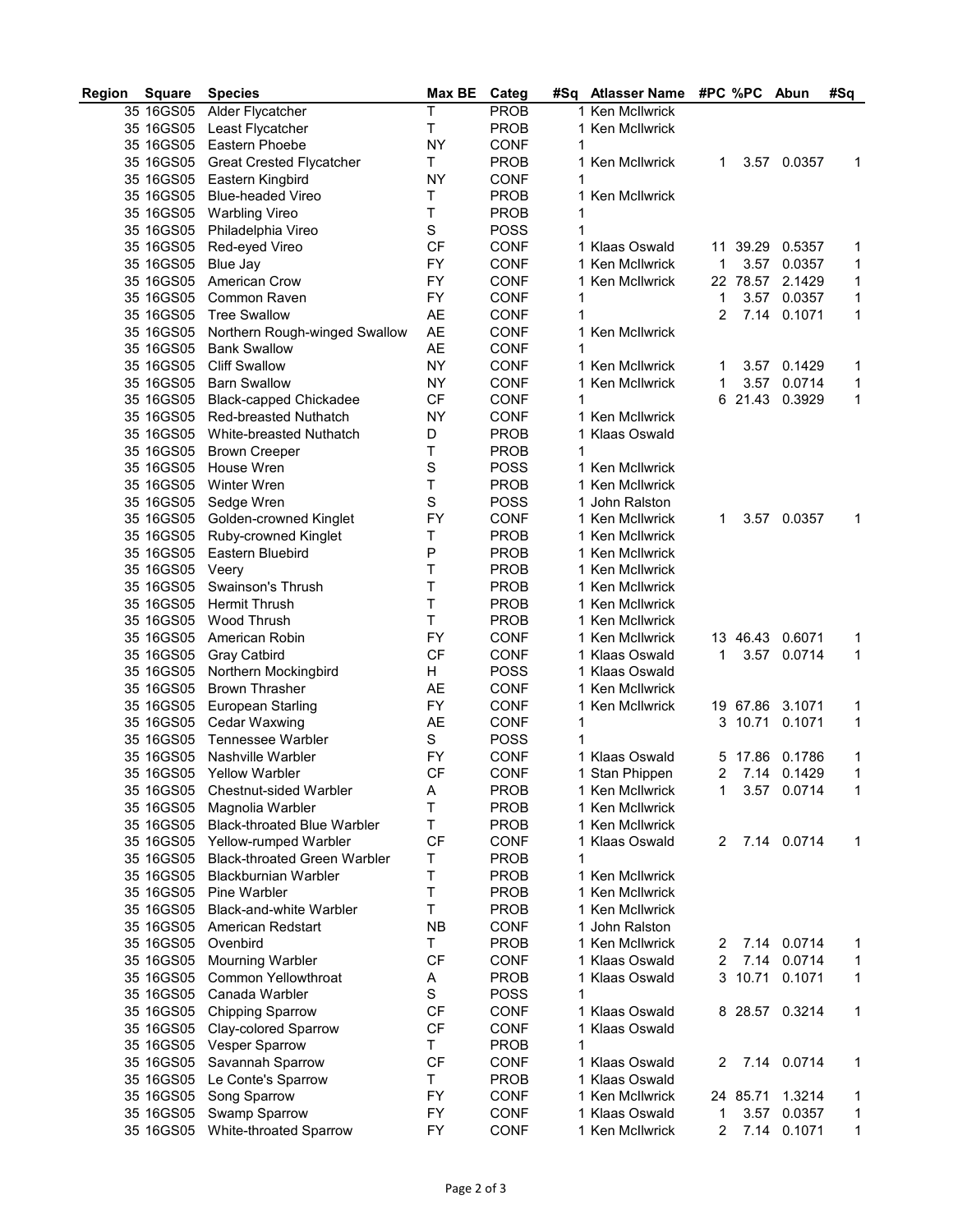| Region | <b>Square</b> | <b>Species</b>              | Max BE | Categ       | #Sq | <b>Atlasser Name</b> | #PC %PC |         | Abun   | #Sa |
|--------|---------------|-----------------------------|--------|-------------|-----|----------------------|---------|---------|--------|-----|
|        | 35 16GS05     | Dark-eyed Junco             | P      | <b>PROB</b> |     | 1 Ken McIlwrick      |         |         |        |     |
|        | 35 16GS05     | Northern Cardinal           | FY     | <b>CONF</b> |     |                      |         |         |        |     |
|        | 35 16GS05     | Rose-breasted Grosbeak      |        | <b>PROB</b> |     | 1 Ken McIlwrick      |         |         |        |     |
|        | 35 16GS05     | Indigo Bunting              | A      | <b>PROB</b> |     | 1 Klaas Oswald       |         | 3 10.71 | 0.1071 |     |
|        | 35 16GS05     | <b>Bobolink</b>             | FY     | <b>CONF</b> |     | 1 Ken McIlwrick      |         |         |        |     |
|        | 35 16GS05     | Red-winged Blackbird        | ΝY     | CONF        |     | 1 Stan Phippen       |         | 3.57    | 0.1071 | 1   |
|        | 35 16GS05     | Eastern Meadowlark          | V      | <b>PROB</b> |     | 1 Ken McIlwrick      |         |         |        |     |
|        | 35 16GS05     | <b>Rusty Blackbird</b>      | P      | <b>PROB</b> |     |                      |         | 3.57    | 0.0357 | 1   |
|        | 35 16GS05     | <b>Brewer's Blackbird</b>   | P      | <b>PROB</b> |     |                      |         |         |        |     |
|        | 35 16GS05     | Common Grackle              | AE     | <b>CONF</b> |     | 1 Ken McIlwrick      |         | 3 10.71 | 0.2857 | 1.  |
|        | 35 16GS05     | <b>Brown-headed Cowbird</b> | FY     | <b>CONF</b> |     | 1 Klaas Oswald       |         |         |        |     |
|        | 35 16GS05     | <b>Baltimore Oriole</b>     | AE     | <b>CONF</b> |     | 1 Ken McIlwrick      |         |         |        |     |
|        | 35 16GS05     | Purple Finch                |        | <b>PROB</b> |     |                      |         | 3.57    | 0.0357 | 1   |
|        | 35 16GS05     | Pine Siskin                 |        | <b>PROB</b> |     | 1 Ken McIlwrick      |         |         |        |     |
|        | 35 16GS05     | American Goldfinch          |        | <b>PROB</b> |     | 1 Ken McIlwrick      | 4       | 14.29   | 0.1786 | 1   |
|        | 35 16GS05     | <b>Evening Grosbeak</b>     | P      | <b>PROB</b> |     | 1 Ken McIlwrick      |         |         |        |     |
|        | 35 16GS05     | <b>House Sparrow</b>        | СF     | CONF        |     |                      |         |         |        |     |

| <b>LEGEND</b>                                                                                                                                                                                                                                              |                                                         |
|------------------------------------------------------------------------------------------------------------------------------------------------------------------------------------------------------------------------------------------------------------|---------------------------------------------------------|
| <b>Breeding Evidence</b>                                                                                                                                                                                                                                   | <b>Point Counts</b>                                     |
| <b>Max BE:</b> Highest Breeding Evidence recorded                                                                                                                                                                                                          | <b>#PC:</b> Number of Point Counts with<br>species      |
| Categ: Highest Breeding Category recorded (OBS=observed,<br>POSS=possible, PROB=probable, CONF=confirmed)                                                                                                                                                  | <b>%PC:</b> Percent of Point Counts with<br>species     |
| #Sq: Number of squares with species (Breeding Evidence)                                                                                                                                                                                                    | <b>Abun:</b> Average number of birds per Point<br>Count |
| <b>Atlasser name:</b> Name of atlasser who reported the highest breeding<br>evidence (if they accepted that their name be displayed). If more than<br>one person provided the same breeding evidence code, then only the<br>number of atlassers is listed. | #Sq: Number of squares with species<br>(Point Counts)   |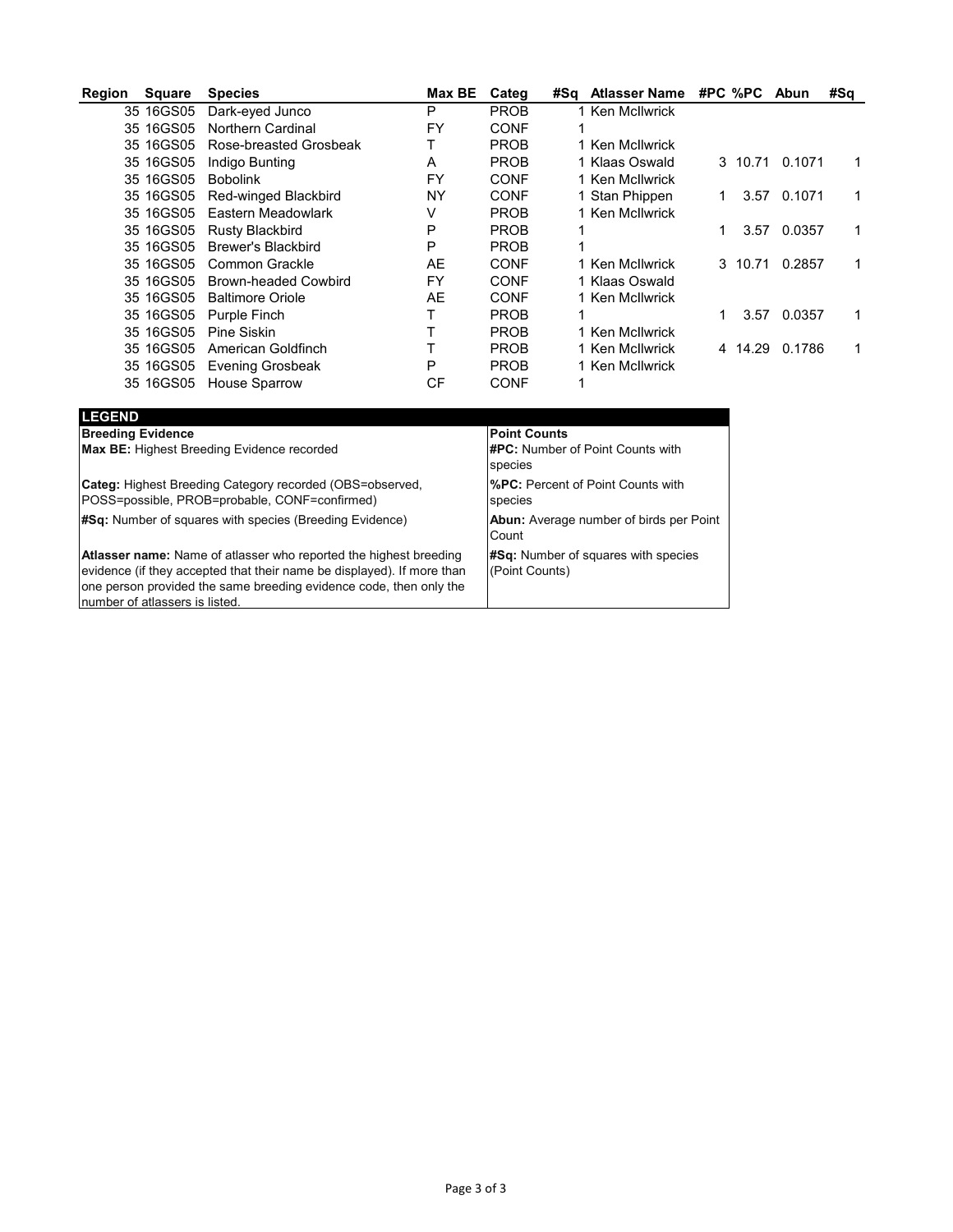## **SAULT STE. MARIE DISTRICT SPECIES AT RISK LIST (v. August 2017)**

*IMPORTANT: This list identifies Species at Risk known to occur within the District. Prior to conducting surveys for any of these species please contact an MNRF biologist for survey protocols and timing. Please visit our website at [www.ontario.ca/environment-and-energy/species-risk-ontario-list](http://www.ontario.ca/environment-and-energy/species-risk-ontario-list) to access the supporting documents identified below. Policy guidance on harm/harass and damage/destroy under the Endangered Species Act, 2007 can be accessed online at [www.ontario.ca/page/how-species-risk-are-protected](http://www.ontario.ca/page/how-species-risk-are-protected)*

|                            |                                |                              |                                     | <b>Supporting Documents</b>        |                           |                                                          |                                      |  |  |  |  |  |  |  |  |
|----------------------------|--------------------------------|------------------------------|-------------------------------------|------------------------------------|---------------------------|----------------------------------------------------------|--------------------------------------|--|--|--|--|--|--|--|--|
| <b>Species Common Name</b> | <b>Species Scientific Name</b> | <b>SARO</b><br><b>Status</b> | <b>Habitat</b><br><b>Protection</b> | <b>Recovery</b><br><b>Strategy</b> | <b>Management</b><br>Plan | <b>Government</b><br><b>Response</b><br><b>Statement</b> | <b>Habitat</b><br><b>Description</b> |  |  |  |  |  |  |  |  |
| $\mathsf{Birds}^1$         |                                |                              |                                     |                                    |                           |                                                          |                                      |  |  |  |  |  |  |  |  |
| American White Pelican (N) | Pelecanus erythrorhynchos      | <b>THR</b>                   | Regulated                           | 2011                               |                           | 2011                                                     | see Regulation                       |  |  |  |  |  |  |  |  |
| <b>Bald Eagle</b>          | Haliaeetus leucocephalus       | <b>SC</b>                    | None                                |                                    | 2014                      | 2015                                                     |                                      |  |  |  |  |  |  |  |  |
| <b>Bank Swallow</b>        | Riparia riparia                | <b>THR</b>                   | General                             | 2016                               |                           |                                                          |                                      |  |  |  |  |  |  |  |  |
| <b>Barn Swallow</b>        | Hirundo rustica                | <b>THR</b>                   | General                             | 2014                               |                           | 2015                                                     | 2013                                 |  |  |  |  |  |  |  |  |
| <b>Black Tern</b>          | Chlidonias niger               | SC                           | None                                |                                    | 2013                      | 2014                                                     |                                      |  |  |  |  |  |  |  |  |
| <b>Bobolink</b>            | Dolichonyx oryzivorus          | <b>THR</b>                   | General                             | 2013                               |                           | 2015                                                     | 2013                                 |  |  |  |  |  |  |  |  |
| Canada Warbler             | Wilsonia canadensis            | SC                           | <b>None</b>                         |                                    |                           |                                                          |                                      |  |  |  |  |  |  |  |  |
| <b>Chimney Swift</b>       | Chaetura pelagica              | <b>THR</b>                   | General                             |                                    |                           |                                                          | 2013                                 |  |  |  |  |  |  |  |  |
| Common Nighthawk           | Chordeiles minor               | SC                           | None                                |                                    |                           |                                                          |                                      |  |  |  |  |  |  |  |  |
| <b>Eastern Meadowlark</b>  | Sturnella magna                | <b>THR</b>                   | General                             | 2013                               |                           | 2015                                                     | 2013                                 |  |  |  |  |  |  |  |  |
| Eastern Whip-poor-will     | Antrostomus vociferus          | <b>THR</b>                   | General                             |                                    |                           |                                                          | 2013                                 |  |  |  |  |  |  |  |  |
| Eastern Wood-Pewee         | Contopus virens                | SC                           | None                                |                                    |                           |                                                          |                                      |  |  |  |  |  |  |  |  |
| <b>Grasshopper Sparrow</b> | Ammodramus savannarum          | SC                           | None                                |                                    |                           |                                                          |                                      |  |  |  |  |  |  |  |  |
| Golden Eagle (N)           | Aquila chrysaetos              | <b>END</b>                   | General                             | 2015                               |                           | 2016                                                     |                                      |  |  |  |  |  |  |  |  |
| Golden-winged Warbler      | Vermivora chrysoptera          | SC                           | None                                |                                    |                           |                                                          |                                      |  |  |  |  |  |  |  |  |
| King Rail                  | Rallus elegans                 | <b>END</b>                   | General                             | 2016                               |                           |                                                          |                                      |  |  |  |  |  |  |  |  |
| Kirtland's Warbler         | Dendroica kirtlandii           | <b>END</b>                   | General                             | 2016                               |                           |                                                          |                                      |  |  |  |  |  |  |  |  |
| <b>Least Bittern</b>       | Ixobrychus exilis              | <b>THR</b>                   | General                             | 2016                               |                           |                                                          |                                      |  |  |  |  |  |  |  |  |
| Olive-sided Flycatcher     | Contopus cooperi               | SC                           | None                                |                                    |                           |                                                          |                                      |  |  |  |  |  |  |  |  |
| Peregrine Falcon           | Falco peregrinus               | SC                           | None                                | 2010                               |                           | 2010                                                     |                                      |  |  |  |  |  |  |  |  |
| Red-headed Woodpecker      | Melanerpes erythrocephalus     | SC                           | None                                |                                    |                           |                                                          |                                      |  |  |  |  |  |  |  |  |
| Short-eared Owl            | Asio flammeus                  | SC                           | None                                |                                    |                           |                                                          |                                      |  |  |  |  |  |  |  |  |
| <b>Wood Thrush</b>         | Hylocichla mustelina           | SC                           | None                                |                                    |                           |                                                          |                                      |  |  |  |  |  |  |  |  |
| <b>Yellow Rail</b>         | Coturnicops noveboracensis     | SC                           | None                                |                                    |                           |                                                          |                                      |  |  |  |  |  |  |  |  |
| Reptiles                   |                                |                              |                                     |                                    |                           |                                                          |                                      |  |  |  |  |  |  |  |  |
| <b>Blanding's Turtle</b>   | Emydoidea blandingii           | <b>THR</b>                   | General                             |                                    |                           |                                                          | 2013                                 |  |  |  |  |  |  |  |  |
| Massasauga Rattlesnake     | Sistrurus catenatus            | <b>THR</b>                   | General                             | 2016                               |                           |                                                          | 2013                                 |  |  |  |  |  |  |  |  |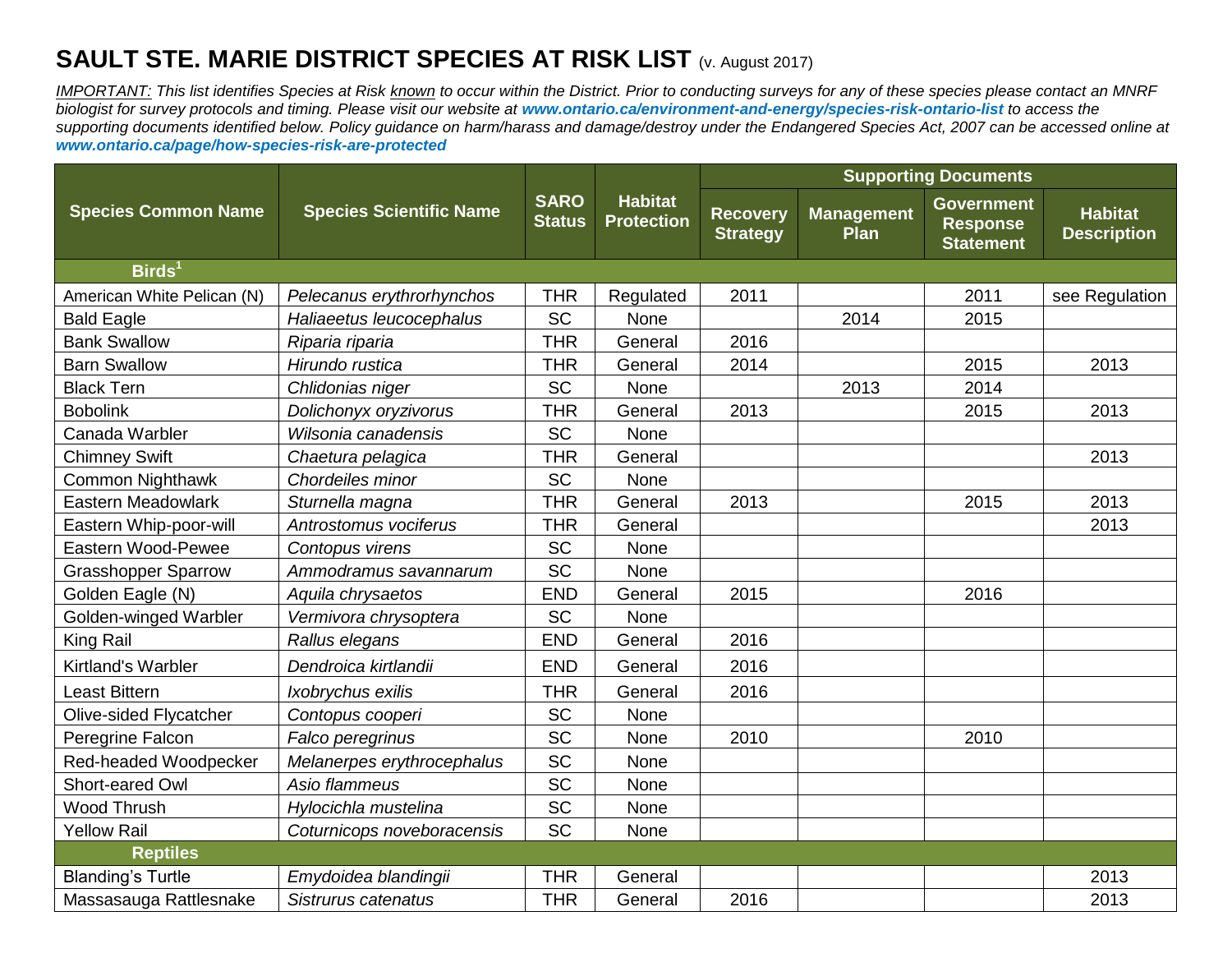|                                    |                                                                                                      |                              |                                     | <b>Supporting Documents</b>        |                           |                                                          |                                      |  |  |  |  |  |  |  |  |  |
|------------------------------------|------------------------------------------------------------------------------------------------------|------------------------------|-------------------------------------|------------------------------------|---------------------------|----------------------------------------------------------|--------------------------------------|--|--|--|--|--|--|--|--|--|
| <b>Species Common Name</b>         | <b>Species Scientific Name</b>                                                                       | <b>SARO</b><br><b>Status</b> | <b>Habitat</b><br><b>Protection</b> | <b>Recovery</b><br><b>Strategy</b> | <b>Management</b><br>Plan | <b>Government</b><br><b>Response</b><br><b>Statement</b> | <b>Habitat</b><br><b>Description</b> |  |  |  |  |  |  |  |  |  |
| <b>Snapping Turtle</b>             | Chelydra serpentina                                                                                  | <b>SC</b>                    | None                                |                                    |                           |                                                          |                                      |  |  |  |  |  |  |  |  |  |
| <b>Wood Turtle</b>                 | Glyptemys insculpta                                                                                  | <b>END</b>                   | Regulated                           | 2010                               |                           | 2010                                                     | see Regulation                       |  |  |  |  |  |  |  |  |  |
| <b>Mammals</b>                     |                                                                                                      |                              |                                     |                                    |                           |                                                          |                                      |  |  |  |  |  |  |  |  |  |
| Mountain Lion (Cougar)             | Puma concolor                                                                                        | <b>END</b>                   | General                             |                                    |                           |                                                          |                                      |  |  |  |  |  |  |  |  |  |
| <b>Eastern Small-footed Myotis</b> | Myotis leibii                                                                                        | <b>END</b>                   | General                             |                                    |                           |                                                          |                                      |  |  |  |  |  |  |  |  |  |
| Little Brown Myotis                | Myotis lucifugus                                                                                     | <b>END</b>                   | General                             |                                    |                           |                                                          |                                      |  |  |  |  |  |  |  |  |  |
| Northern Myotis                    | Myotis septentrionalis                                                                               | <b>END</b>                   | General                             |                                    |                           |                                                          |                                      |  |  |  |  |  |  |  |  |  |
| <b>Tri-colored Bat</b>             | Perimyotis sublavus                                                                                  | <b>END</b>                   | General                             |                                    |                           |                                                          |                                      |  |  |  |  |  |  |  |  |  |
| <b>Woodland Caribou</b>            | Rangifer tarandus caribou                                                                            | <b>THR</b>                   | General                             | 2008                               |                           | 2009                                                     | 2013                                 |  |  |  |  |  |  |  |  |  |
| <b>Invertebrates</b>               |                                                                                                      |                              |                                     |                                    |                           |                                                          |                                      |  |  |  |  |  |  |  |  |  |
| Monarch                            | Danaus plexippus                                                                                     | <b>SC</b>                    | None                                |                                    |                           |                                                          |                                      |  |  |  |  |  |  |  |  |  |
| Rusty-patched Bumblebee            | <b>Bombus affinis</b>                                                                                | <b>END</b>                   | Regulated                           | 2011                               |                           | 2012                                                     | see Regulation                       |  |  |  |  |  |  |  |  |  |
| West Virginia White                | Pieris virginiensis                                                                                  | <b>SC</b>                    | None                                |                                    | 2013                      | 2014                                                     |                                      |  |  |  |  |  |  |  |  |  |
| Yellow-banded Bumble Bee           | Bombus terricola                                                                                     | <b>SC</b>                    | None                                |                                    |                           |                                                          |                                      |  |  |  |  |  |  |  |  |  |
| <b>Plants</b>                      |                                                                                                      |                              |                                     |                                    |                           |                                                          |                                      |  |  |  |  |  |  |  |  |  |
| Butternut <sup>2</sup>             | Juglans cinerea                                                                                      | <b>END</b>                   | General                             | 2013                               |                           | 2014                                                     |                                      |  |  |  |  |  |  |  |  |  |
| <b>Fish &amp; Mussels</b>          |                                                                                                      |                              |                                     |                                    |                           |                                                          |                                      |  |  |  |  |  |  |  |  |  |
| Lake Sturgeon                      | Acipenser fulvescens                                                                                 | <b>THR</b>                   | General                             | 2011                               |                           |                                                          |                                      |  |  |  |  |  |  |  |  |  |
| American Eel                       | Anguilla rostrata                                                                                    | <b>END</b>                   | General                             | 2013                               |                           |                                                          |                                      |  |  |  |  |  |  |  |  |  |
| Hickorynut                         | Obovaria olivaria                                                                                    | <b>END</b>                   | General                             |                                    |                           |                                                          |                                      |  |  |  |  |  |  |  |  |  |
| Northern Brook Lamprey             | Ichthyomyzon fossor                                                                                  | <b>SC</b>                    | None                                |                                    |                           |                                                          |                                      |  |  |  |  |  |  |  |  |  |
| <b>Redside Dace</b>                | Clinostomus elongatus                                                                                | <b>END</b>                   | Regulated                           | 2010                               |                           | 2010                                                     | see Regulation                       |  |  |  |  |  |  |  |  |  |
| Short-jaw Cisco                    | Coregonus zenithicus                                                                                 | <b>THR</b>                   | General                             |                                    |                           |                                                          |                                      |  |  |  |  |  |  |  |  |  |
| <b>Silver Lamprey</b>              | Ichthyomyzon unicuspis                                                                               | <b>SC</b>                    | None                                |                                    |                           |                                                          |                                      |  |  |  |  |  |  |  |  |  |
|                                    | All bird species listed are considered breeding species unless otherwise denoted. "N" - Nonbreeding. |                              |                                     |                                    |                           |                                                          |                                      |  |  |  |  |  |  |  |  |  |

 $2$ Occurrences are presumed to be the result of cultivation and as a result Subsection 23.7(11) of Ontario Regulation 242/08 may apply.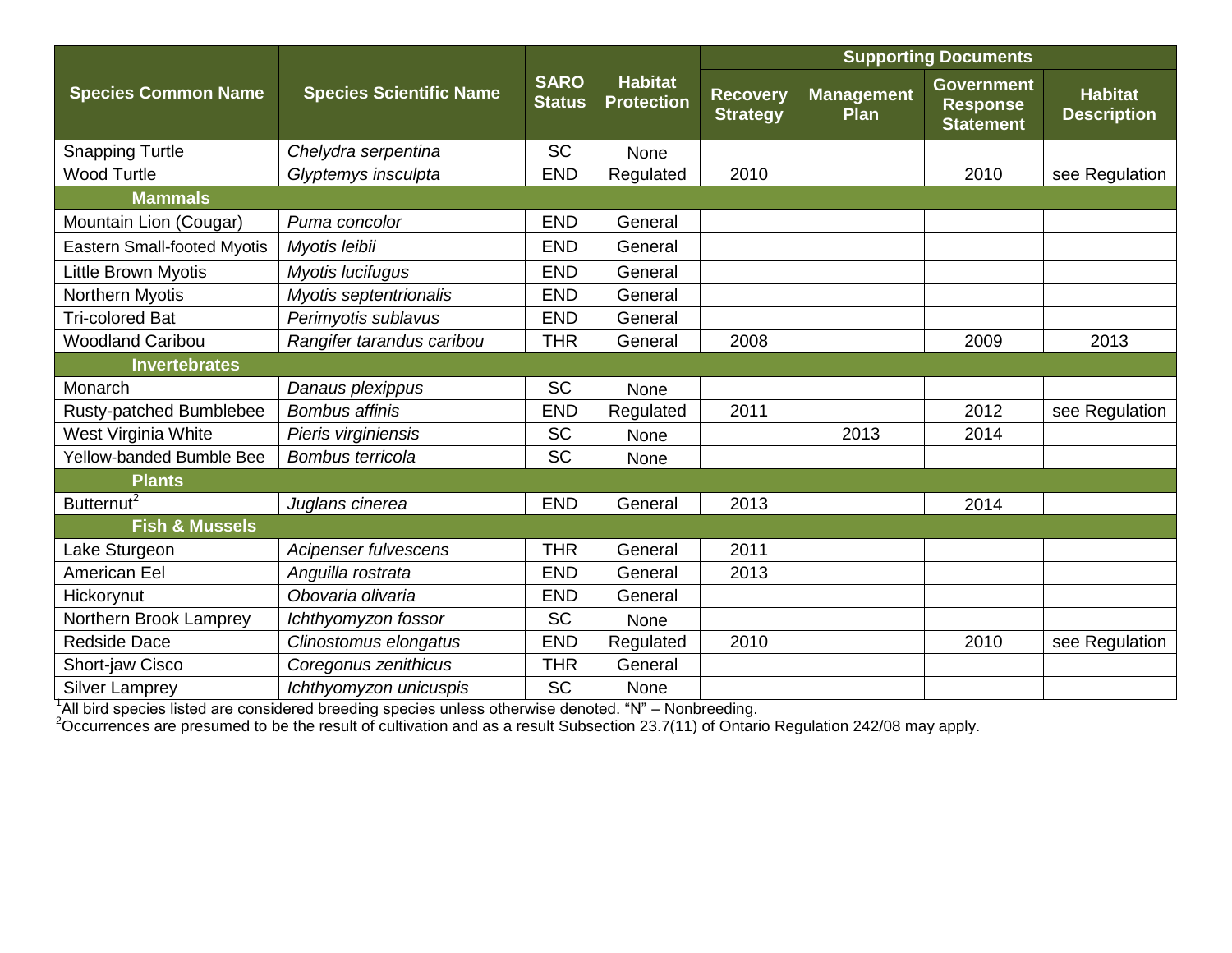## **SAULT STE. MARIE DISTRICT SPECIES AT RISK LIST (v. August 2017)**

*IMPORTANT:* The survey timing windows identified below are intended to reflect presence/detectability in SSM District, and may or may not be appropriate in other areas of the province. These windows are intended for preliminary planning purposes only and are subject to minor change. Please engage an MNRF biologist prior to conducting surveys to ensure methods and timing are appropriate. These timing windows may reflect multiple values for an individual species (e.g. nesting, roosting, wintering) and as a result survey timing should be refined based on the target value and *in consultation with an MNRF biologist.*

|                            | Survey Timing:                 | Optimal<br>Suboptimal |     |  |                     |  |  |                      |  | Peripheral |                     |  |                     |  |  | Not applicable/consult MNRF |                     |  |  |                     |  |                               |                             |  |  |  |                     |            |            |
|----------------------------|--------------------------------|-----------------------|-----|--|---------------------|--|--|----------------------|--|------------|---------------------|--|---------------------|--|--|-----------------------------|---------------------|--|--|---------------------|--|-------------------------------|-----------------------------|--|--|--|---------------------|------------|------------|
| <b>Species Common Name</b> | <b>Species Scientific Name</b> |                       |     |  |                     |  |  | <b>Survey Timing</b> |  |            |                     |  |                     |  |  |                             |                     |  |  |                     |  |                               |                             |  |  |  |                     |            |            |
|                            |                                | Jan                   | Feb |  | <b>March</b>        |  |  | <b>April</b>         |  | <b>May</b> |                     |  | June                |  |  | July                        |                     |  |  | <b>August</b>       |  | <b>Sept</b><br><b>October</b> |                             |  |  |  |                     | <b>Nov</b> | <b>Dec</b> |
| <b>Birds</b>               |                                | Week                  |     |  | $2 \quad 3 \quad 4$ |  |  | $2 \quad 3 \quad 4$  |  |            | $2 \quad 3 \quad 4$ |  | $2 \quad 3 \quad 4$ |  |  |                             | $2 \quad 3 \quad 4$ |  |  | $2 \quad 3 \quad 4$ |  |                               | $1 \quad 2 \quad 3 \quad 4$ |  |  |  | $2 \quad 3 \quad 4$ |            |            |
| American White Pelican     | Pelecanus erythrorhynchos      |                       |     |  |                     |  |  |                      |  |            |                     |  |                     |  |  |                             |                     |  |  |                     |  |                               |                             |  |  |  |                     |            |            |
| <b>Bald Eagle</b>          | Haliaeetus leucocephalus       |                       |     |  |                     |  |  |                      |  |            |                     |  |                     |  |  |                             |                     |  |  |                     |  |                               |                             |  |  |  |                     |            |            |
| <b>Bank Swallow</b>        | Riparia riparia                |                       |     |  |                     |  |  |                      |  |            |                     |  |                     |  |  |                             |                     |  |  |                     |  |                               |                             |  |  |  |                     |            |            |
| <b>Barn Swallow</b>        | Hirundo rustica                |                       |     |  |                     |  |  |                      |  |            |                     |  |                     |  |  |                             |                     |  |  |                     |  |                               |                             |  |  |  |                     |            |            |
| <b>Black Tern</b>          | Chlidonias niger               |                       |     |  |                     |  |  |                      |  |            |                     |  |                     |  |  |                             |                     |  |  |                     |  |                               |                             |  |  |  |                     |            |            |
| <b>Bobolink</b>            | Dolichonyx oryzivorus          |                       |     |  |                     |  |  |                      |  |            |                     |  |                     |  |  |                             |                     |  |  |                     |  |                               |                             |  |  |  |                     |            |            |
| Canada Warbler             | Wilsonia canadensis            |                       |     |  |                     |  |  |                      |  |            |                     |  |                     |  |  |                             |                     |  |  |                     |  |                               |                             |  |  |  |                     |            |            |
| <b>Chimney Swift</b>       | Chaetura pelagica              |                       |     |  |                     |  |  |                      |  |            |                     |  |                     |  |  |                             |                     |  |  |                     |  |                               |                             |  |  |  |                     |            |            |
| <b>Common Nighthawk</b>    | Chordeiles minor               |                       |     |  |                     |  |  |                      |  |            |                     |  |                     |  |  |                             |                     |  |  |                     |  |                               |                             |  |  |  |                     |            |            |
| Eastern Meadowlark         | Sturnella magna                |                       |     |  |                     |  |  |                      |  |            |                     |  |                     |  |  |                             |                     |  |  |                     |  |                               |                             |  |  |  |                     |            |            |
| Eastern Whip-poor-will     | Antrostomus vociferus          |                       |     |  |                     |  |  |                      |  |            |                     |  |                     |  |  |                             |                     |  |  |                     |  |                               |                             |  |  |  |                     |            |            |
| Eastern Wood-Pewee         | Contopus virens                |                       |     |  |                     |  |  |                      |  |            |                     |  |                     |  |  |                             |                     |  |  |                     |  |                               |                             |  |  |  |                     |            |            |
| <b>Grasshopper Sparrow</b> | Ammodramus savannarum          |                       |     |  |                     |  |  |                      |  |            |                     |  |                     |  |  |                             |                     |  |  |                     |  |                               |                             |  |  |  |                     |            |            |
| Golden Eagle               | Aquila chrysaetos              |                       |     |  |                     |  |  |                      |  |            |                     |  |                     |  |  |                             |                     |  |  |                     |  |                               |                             |  |  |  |                     |            |            |
| Golden-winged Warbler      | Vermivora chrysoptera          |                       |     |  |                     |  |  |                      |  |            |                     |  |                     |  |  |                             |                     |  |  |                     |  |                               |                             |  |  |  |                     |            |            |
| King Rail                  | Rallus elegans                 |                       |     |  |                     |  |  |                      |  |            |                     |  |                     |  |  |                             |                     |  |  |                     |  |                               |                             |  |  |  |                     |            |            |
| Kirtland's Warbler         | Dendroica kirtlandii           |                       |     |  |                     |  |  |                      |  |            |                     |  |                     |  |  |                             |                     |  |  |                     |  |                               |                             |  |  |  |                     |            |            |
| Least Bittern              | Ixobrychus exilis              |                       |     |  |                     |  |  |                      |  |            |                     |  |                     |  |  |                             |                     |  |  |                     |  |                               |                             |  |  |  |                     |            |            |
| Olive-sided Flycatcher     | Contopus cooperi               |                       |     |  |                     |  |  |                      |  |            |                     |  |                     |  |  |                             |                     |  |  |                     |  |                               |                             |  |  |  |                     |            |            |
| Peregrine Falcon           | Falco peregrinus               |                       |     |  |                     |  |  |                      |  |            |                     |  |                     |  |  |                             |                     |  |  |                     |  |                               |                             |  |  |  |                     |            |            |
| Red-headed Woodpecker      | Melanerpes erythrocephalus     |                       |     |  |                     |  |  |                      |  |            |                     |  |                     |  |  |                             |                     |  |  |                     |  |                               |                             |  |  |  |                     |            |            |
| Short-eared Owl            | Asio flammeus                  |                       |     |  |                     |  |  |                      |  |            |                     |  |                     |  |  |                             |                     |  |  |                     |  |                               |                             |  |  |  |                     |            |            |
| Wood Thrush                | Hylocichla mustelina           |                       |     |  |                     |  |  |                      |  |            |                     |  |                     |  |  |                             |                     |  |  |                     |  |                               |                             |  |  |  |                     |            |            |
| <b>Yellow Rail</b>         | Coturnicops noveboracensis     |                       |     |  |                     |  |  |                      |  |            |                     |  |                     |  |  |                             |                     |  |  |                     |  |                               |                             |  |  |  |                     |            |            |
| <b>Reptiles</b>            |                                |                       |     |  |                     |  |  |                      |  |            |                     |  |                     |  |  |                             |                     |  |  |                     |  |                               |                             |  |  |  |                     |            |            |
| <b>Blanding's Turtle</b>   | Emydoidea blandingii           |                       |     |  |                     |  |  |                      |  |            |                     |  |                     |  |  |                             |                     |  |  |                     |  |                               |                             |  |  |  |                     |            |            |
| Massasauga Rattlesnake     | Sistrurus catenatus            |                       |     |  |                     |  |  |                      |  |            |                     |  |                     |  |  |                             |                     |  |  |                     |  |                               |                             |  |  |  |                     |            |            |
| <b>Snapping Turtle</b>     | Chelydra serpentina            |                       |     |  |                     |  |  |                      |  |            |                     |  |                     |  |  |                             |                     |  |  |                     |  |                               |                             |  |  |  |                     |            |            |